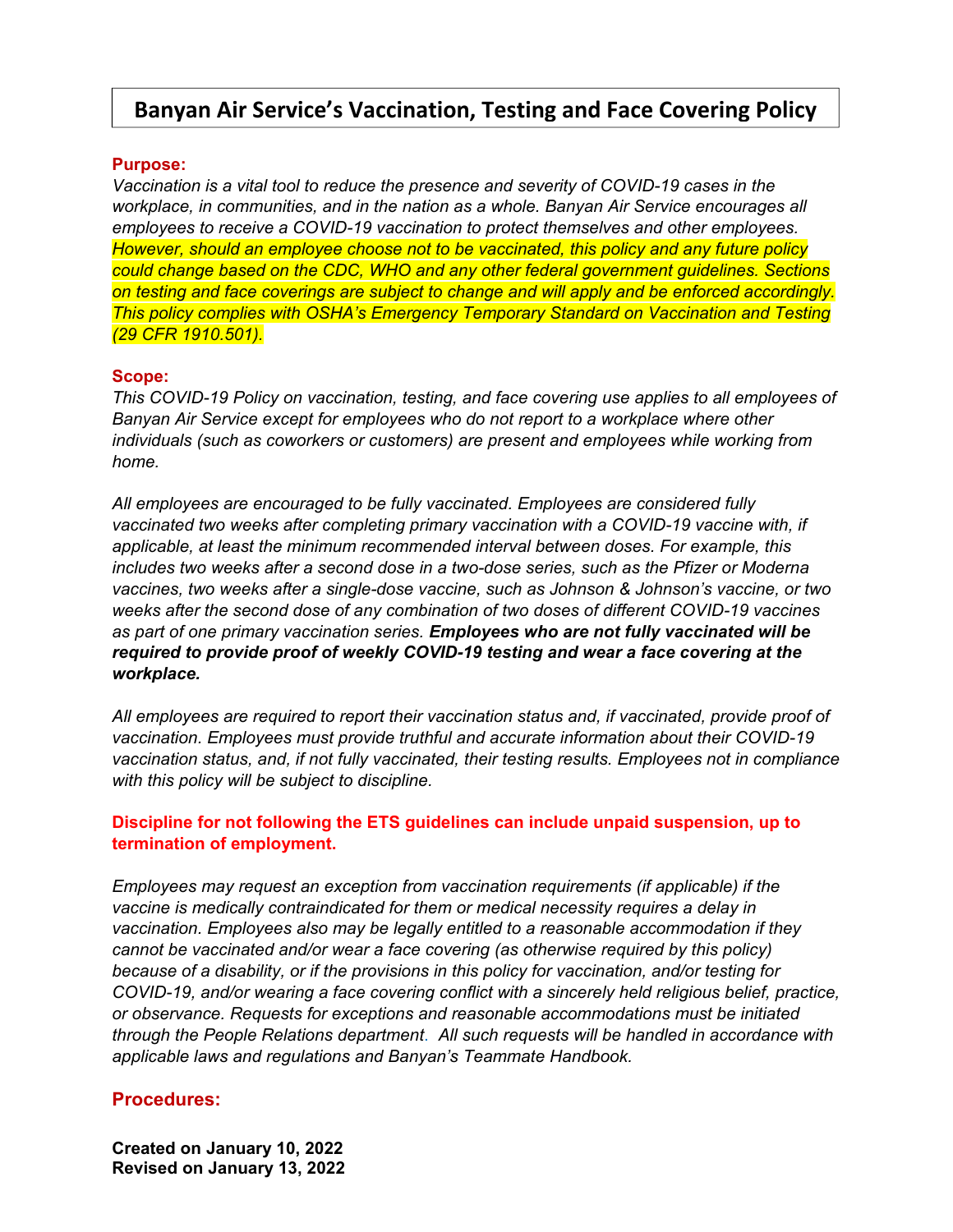# **Overview and General Information**

### *Vaccination*

*Any Banyan Air Service teammate that chooses to or is required to be vaccinated against COVID-19 must be fully vaccinated no later than January 10th, 2022. Any employee not fully vaccinated by January 10th, 2022 will be subject to the regular testing and face covering requirements of the policy.* 

*To be fully vaccinated by January 10th, 2022, an employee must:* 

- o *Obtain the second dose of a two-dose vaccine no later than January 10th, 2022.*
- o *Obtain one dose of a single dose vaccine no later than January 10th, 2022.*

*Employees will be considered fully vaccinated two weeks after receiving the requisite number of doses of a COVID-19 vaccine as stated above. An employee will be considered partially vaccinated if they have received only one dose of a two-dose vaccine.* 

*The People Relations department will be maintaining all documentation regarding the ETS vaccination policies and statuses. For any questions on the policy, please see the People Relations team.* 

*\*\*\*Addendum to above mandate: On January 13th, the Supreme Court overruled the above mandate and now employers with 100 or more employees are not required to test weekly. However, Banyan Air Service will continue to conduct weekly testing until further notice on a voluntary basis* 

# *Testing and Face Coverings*

All employees who are not fully vaccinated as of January 10<sup>th</sup>, 2022, will be required to undergo *regular COVID-19 testing and wear a face covering when in the workplace. Policies and procedures for testing and face coverings are described in the relevant sections of this policy.* 

# **Vaccination Status and Acceptable Forms of Proof of Vaccination**

### *Vaccinated Employees*

*All vaccinated employees are required to provide proof of COVID-19 vaccination, regardless of where they received vaccination. Proof of vaccination status can be submitted in-person at the People Relations office.* 

*Acceptable proof of vaccination status is:* 

- *1. The record of immunization from a health care provider or pharmacy.*
- *2. A copy of the COVID-19 Vaccination Record Card.*
- *3. A copy of medical records documenting the vaccination.*
- *4. A copy of immunization records from a public health, state, or tribal immunization information system; or*
- *5. A copy of any other official documentation that contains the type of vaccine administered, date(s) of administration, and the name of the health care professional(s) or clinic site(s) administering the vaccine(s).*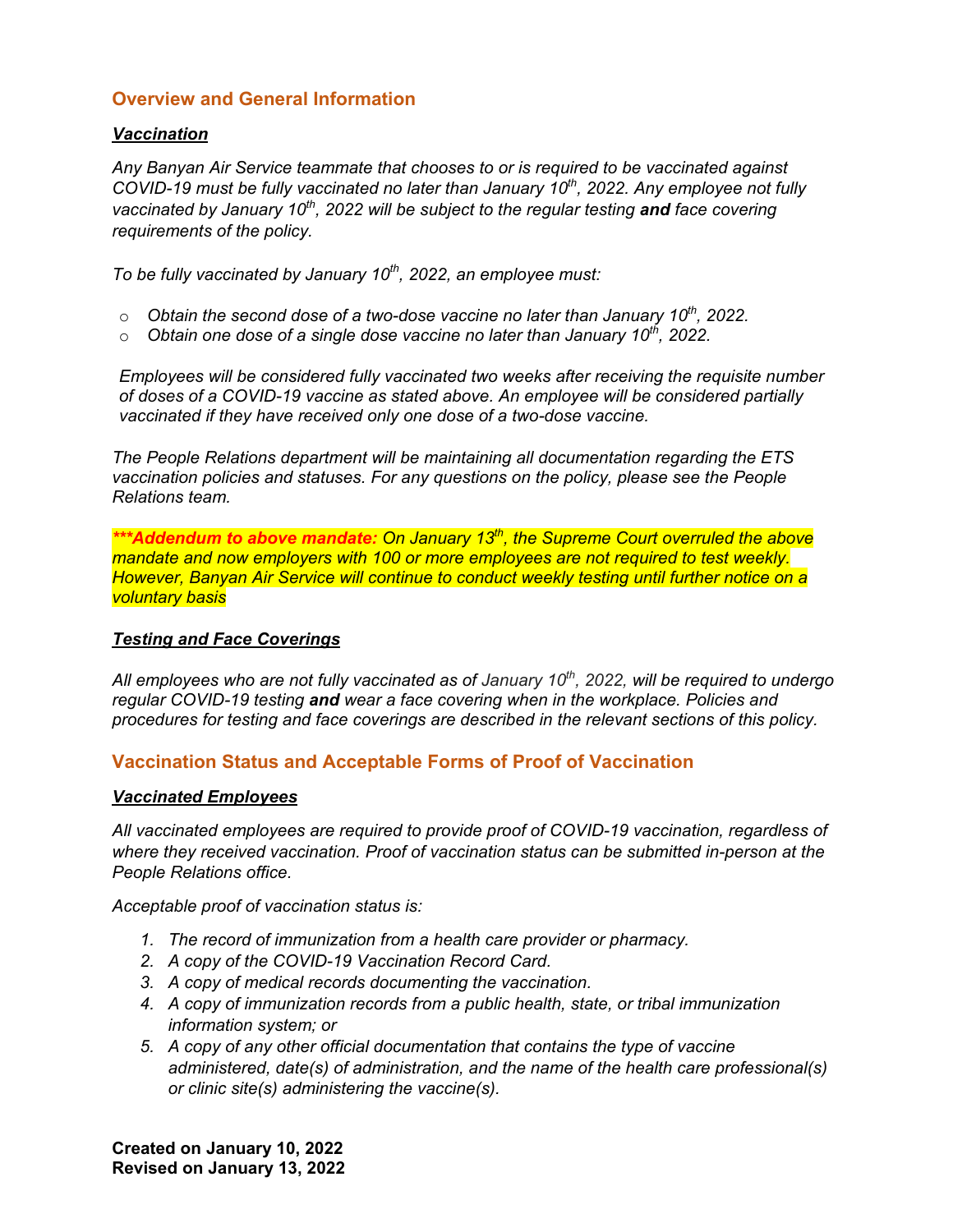*Proof of vaccination generally should include the employee's name, the type of vaccine administered, the date(s) of administration, and the name of the health care professional(s) or clinic site(s) that administered the vaccine. In some cases, state immunization records may not include one or more of these data fields, such as clinic site; in those circumstances Banyan Air Service will still accept the state immunization record as acceptable proof of vaccination.* 

*If an employee is unable to produce one of these acceptable forms of proof of vaccination, despite attempts to do so (e.g., by trying to contact the vaccine administrator or state health department), the employee can provide a signed and dated statement attesting to their vaccination status (fully vaccinated or partially vaccinated); attesting that they have lost and are otherwise unable to produce one of the other forms of acceptable proof; and including the following language:* 

*"I declare (or certify, verify, or state) that this statement about my vaccination status is true and accurate. I understand that knowingly providing false information regarding my vaccination status on this form may subject me to criminal penalties."* 

*An employee who attests to their vaccination status in this way should to the best of their recollection, include in their attestation the type of vaccine administered, the date(s) of administration, and the name of the health care professional(s) or clinic site(s) administering the vaccine.* 

# *All Employees*

*All employees, both vaccinated and unvaccinated, must inform* Banyan Air Service *of their vaccination status. The following table outlines the requirements for submitting vaccination status documentation.* 

| <b>Vaccination Status</b>                                                                   | <b>Instructions</b>                                                                                                                                               | Deadline(s)                     |
|---------------------------------------------------------------------------------------------|-------------------------------------------------------------------------------------------------------------------------------------------------------------------|---------------------------------|
| Employees who are fully<br>vaccinated.                                                      | Submit proof of vaccination that<br>indicates full vaccination.                                                                                                   | January 10 <sup>th</sup> , 2022 |
| Employees who are partially<br>vaccinated (i.e., one dose of<br>a two dose vaccine series). | Submit proof of vaccination that<br>indicates when the first dose of<br>vaccination was received,<br>followed by proof of the second<br>dose when it is obtained. | January 10 <sup>th</sup> , 2022 |
| Employees who are not<br>vaccinated.                                                        | Submit statement that you are<br>unvaccinated, but are planning to<br>receive a vaccination by the<br>deadline.                                                   | January 10 <sup>th</sup> , 2022 |
|                                                                                             | Submit statement that you are<br>unvaccinated and not planning to<br>receive a vaccination.                                                                       | January 10 <sup>th</sup> , 2022 |

**\*\*\*Please note addendums**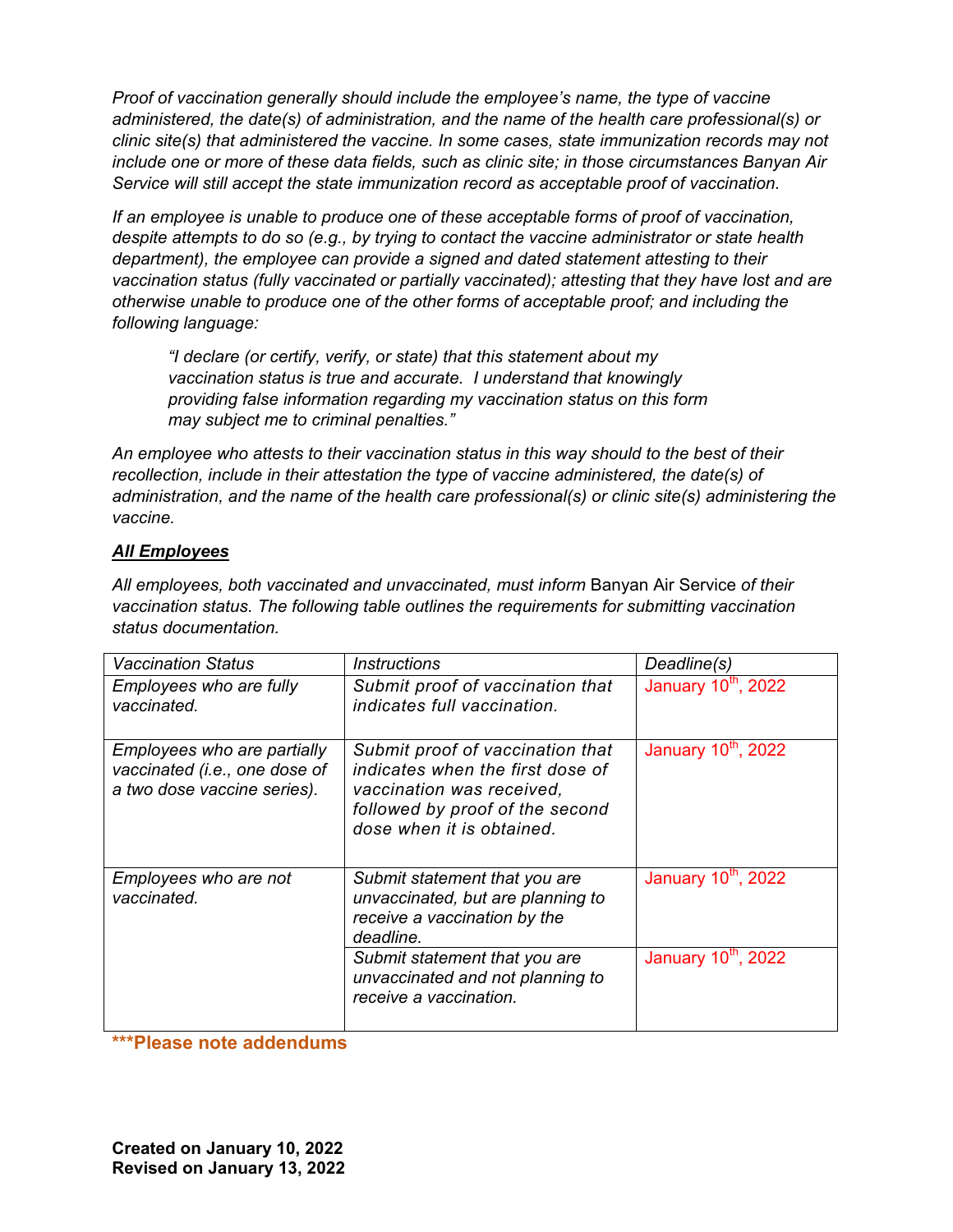# **Supporting COVID-19 Vaccination**

*An employee may take up to four hours of duty time per dose to travel to the vaccination site, receive a vaccination, and return to work. This would mean a maximum of eight hours of duty time for employees receiving two doses. If an employee spends less time getting the vaccine, only the necessary amount of duty time will be granted. Employees who take longer than four hours to get the vaccine must send their supervisor/manager an email documenting the reason for the additional time (e.g., they may need to travel long distances to get the vaccine). Any additional time requested will be granted, if reasonable, but will not be paid; in that situation, the employee can elect to use accrued leave, e.g., sick leave, to cover the additional time. If an employee is vaccinated outside of their approved duty time they will not be compensated.* 

*Employees may utilize up to two workdays of sick leave immediately following each dose if they have side effects from the COVID-19 vaccination that prevent them from working. Employees who have no sick leave will be granted up to two days of additional sick leave immediately following each dose if necessary.* 

*The following procedures apply for requesting and granting duty time to obtain the COVID-19 vaccine or sick leave to recover from side effects:* 

**Please notify your supervisor/manager of the time you are requesting off along with vaccination appointment documentation.** 

# **Employee Notification of COVID-19 and Removal from the Workplace**

*Banyan Air Service will require employees to promptly notify their supervisor when they have tested positive for COVID-19 or have been diagnosed with COVID-19 by a licensed healthcare provider.* 

*Banyan Air Service will be following all CDC guidelines and/or a medical professional's guidance in response to a positive COVID-19 diagnosis*.

### Medical Removal from the Workplace

*Banyan Air Service has also implemented a policy for keeping COVID-19 positive employees from the workplace in certain circumstances. Banyan Air Service will immediately remove an employee from the workplace if they have received a positive COVID-19 test or have been diagnosed with COVID-19 by a licensed healthcare provider (i.e., immediately send them home or to seek medical care, as appropriate).* 

### Return to Work Criteria

For any employee removed because they are COVID-19 positive, Banyan Air Service will keep *them removed from the workplace until the employee receives a negative result on a COVID-19 nucleic acid amplification test (NAAT) following a positive result on a COVID-19 antigen test if the employee chooses to seek a NAAT test for confirmatory testing; meets the return to work criteria in CDC's "Isolation Guidance"; or receives a recommendation to return to work from a licensed healthcare provider.* 

*Under CDC's "Isolation Guidance," asymptomatic employees may return to work once 10 days have passed since the positive test, and symptomatic employees may return to work after all the following are true:* 

- *At least 10 days have passed since symptoms first appeared, and*
- *At least 24 hours have passed with no fever without fever-reducing medication, and*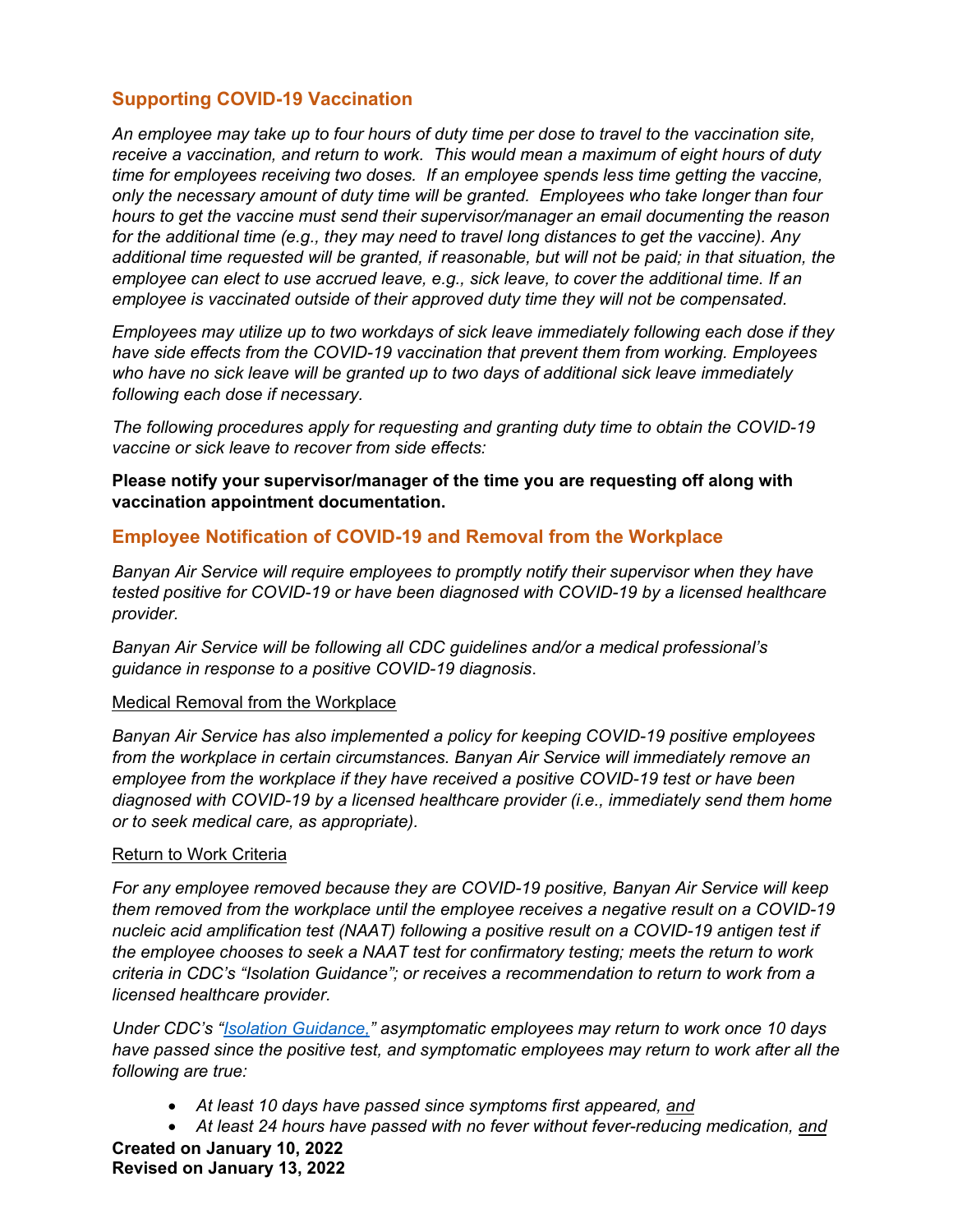*Other symptoms of COVID-19 are improving (loss of taste and smell may persist for weeks or months and need not delay the end of isolation).* 

*If an employee has severe COVID-19 or an immune disease, Banyan Air Service will follow the guidance of a licensed healthcare provider regarding return to work.* 

# **COVID-19 Testing**

*All employees who are not fully vaccinated will be required to comply with this policy for testing*.

*Employees who report to the workplace at least once every seven days:* 

*(A) must be tested for COVID-19 at least once every seven days; and* 

*(B) must provide documentation of the most recent COVID-19 test result to [the supervisor] no later than the seventh day following the date on which the employee last provided a test result.* 

*Any employee who does not report to the workplace during a period of seven or more days (e.g., if they were teleworking for two weeks prior to reporting to the workplace):* 

*(A) must be tested for COVID-19 within seven days prior to returning to the workplace; and* 

*(B) must provide documentation of that test result to [the supervisor] upon return to the workplace.* 

*If an employee does not provide documentation of a COVID-19 test result as required by this policy, they will be removed from the workplace until they provide a test result.* 

*Employees who have received a positive COVID-19 test or have been diagnosed with COVID-19 by a licensed healthcare provider, are not required to undergo COVID-19 testing for 90 days following the date of their positive test or diagnosis.* 

*All COVID-19 testing costs will be paid for, if applicable, by the employee.* 

# **Face Coverings**

*Banyan Air Service will require all employees who are not fully vaccinated to wear a face covering. Face coverings must: (i) completely cover the nose and mouth; (ii) be made with two or more layers of a breathable fabric that is tightly woven (i.e., fabrics that do not let light pass through when held up to a light source); (iii) be secured to the head with ties, ear loops, or elastic bands that go behind the head. If gaiters are worn, they should have two layers of fabric or be folded to make two layers; (iv) fit snugly over the nose, mouth, and chin with no large gaps on the outside of the face; and (v) be a solid piece of material without slits, exhalation valves, visible holes, punctures, or other openings. Acceptable face coverings include clear face coverings or cloth face coverings with a clear plastic panel that, despite the non-cloth material allowing light to pass through, otherwise meet these criteria and which may be used to facilitate communication with people who are deaf or hard-of-hearing or others who need to see a speaker's mouth or facial expressions to understand speech or sign language respectively.* 

*Employees who are not fully vaccinated must wear face coverings over the nose and mouth when indoors and when occupying a vehicle with another person for work purposes. Policies and procedures for face coverings will be implemented, along with the other provisions required*